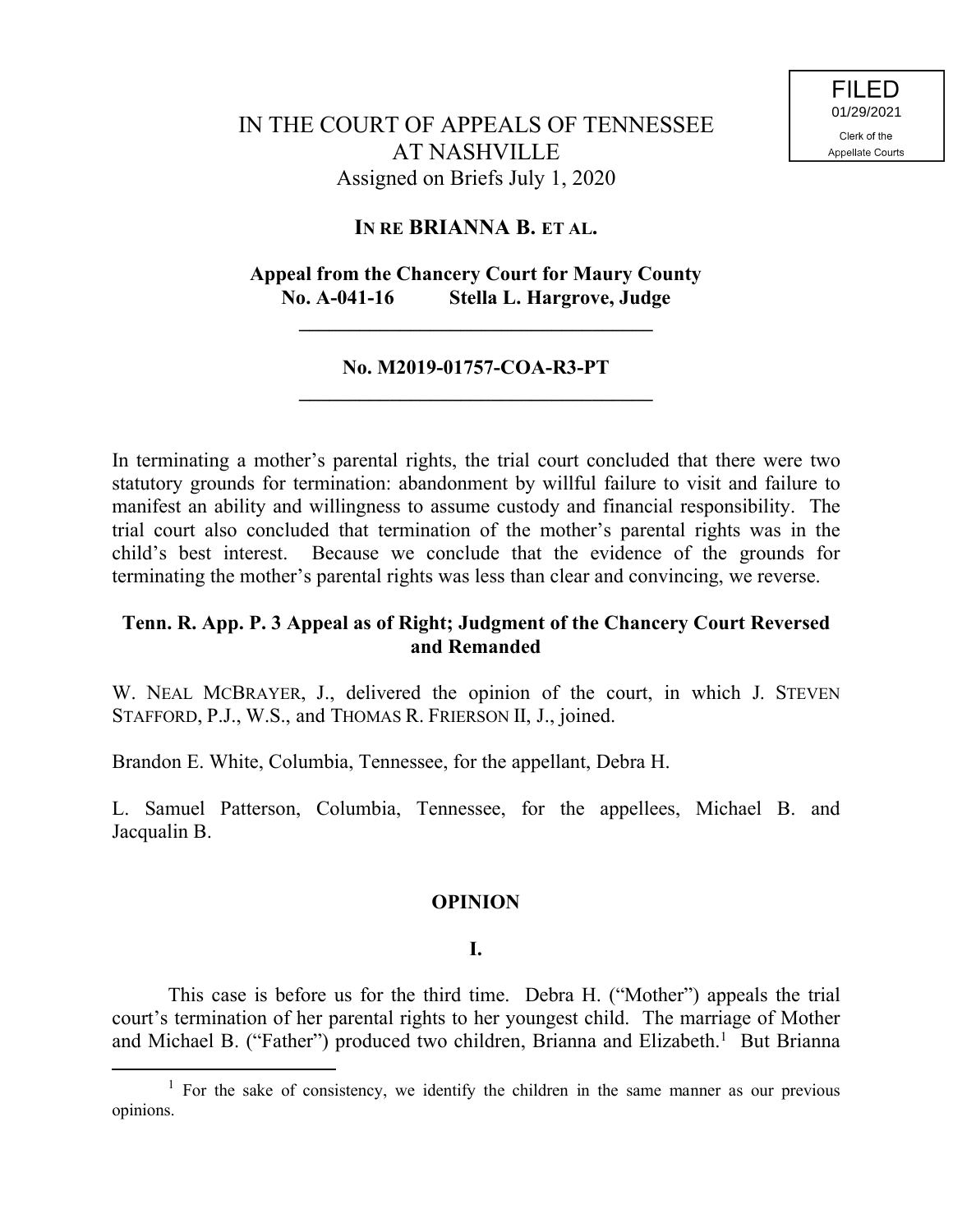reached the age of majority before the second appeal. *In re Brianna B.*, No. M2019- 00446-COA-R3-PT, 2019 WL 3992471, at \*4 n.4 (Tenn. Ct. App. Aug. 23, 2019) (hereinafter "*Brianna II*").

In 2012, Mother and Father divorced, and under the permanent parenting plan, Father was named primary residential parent of the two children. Mother was granted visitation from Thursday afternoon to Sunday afternoon every other week. She was also granted visitation during certain holidays and when the children were on breaks from school. As part of the parenting plan, the parties agreed that Mother would not be required to pay child support.

Mother's visitation never went according to plan. She visited only occasionally and with little advance notice. So parenting Brianna and Elizabeth fell mostly to Father and Jacqualin B. ("Stepmother"), who Father married a few months after his divorce from Mother. Despite never following the visitation provisions of the parenting plan, neither Father nor Mother sought to modify the plan.

On October 21, 2016, Stepmother petitioned to terminate Mother's parental rights and to adopt Brianna and Elizabeth. *In re Brianna B.*, No. M2017-02436-COA-R3-PT, 2018 WL 6719851, at \*1 (Tenn. Ct. App. Dec. 19, 2018) (hereinafter "*Brianna I*"). Father consented to Stepmother's efforts to adopt by joining in the petition. *See* Tenn. Code Ann. § 36-1-117(a), (f) (Supp. 2020). The petition to terminate alleged that Mother had abandoned Brianna and Elizabeth, both by Mother's willful failure to visit and her willful failure to support. The petition also alleged that Mother had abandoned the children by exhibiting a wanton disregard for their welfare. Finally, the petition alleged that Mother had failed to manifest an ability and willingness to personally assume legal and physical custody of the children.

Following a two-day trial, the trial court terminated Mother's parental rights. The court determined that there was not clear and convincing evidence to support terminating Mother's parental rights on the basis of abandonment by wanton disregard. But the court concluded that clear and convincing evidence supported the other alleged grounds for termination. The court found that Mother had visited with her children, including during the four-month period preceding the filing of the petition to terminate. Yet the court described "this [a]s a classic case of willful abandonment by token visitation." The court further found that Mother was aware of her duty to support her children, had a capacity to do so, made no attempt to do so, and had no justifiable excuse for not supporting her children. As for failure to manifest an ability and willingness to assume legal and physical custody, the court determined that Mother "never show[ed] any interest in assuming legal and physical custody of the[] children." The court also concluded that termination of Mother's parental rights was in the children's best interest.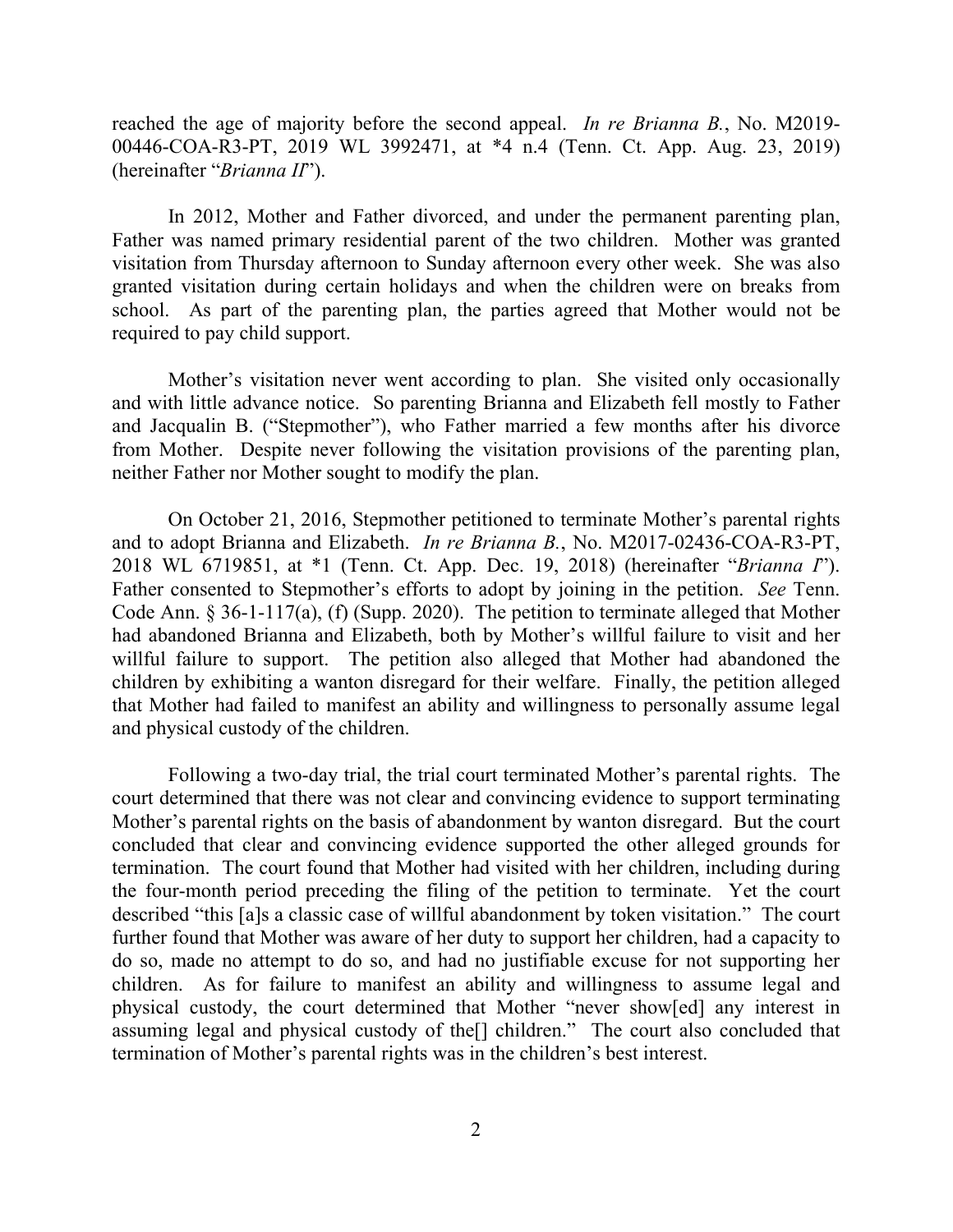Mother appealed, and we vacated the decision and remanded for additional findings of fact and conclusions of law on the grounds for termination. *Brianna I*, 2018 WL 6719851, at  $*7$ ,  $*9$ . On the ground of abandonment by willful failure to visit, we asked the court to consider Mother's attempts to visit and a visit interrupted by Father "in assessing the willfulness of her failure to visit." *Id.* at \*7. We also "note[d] that the Parties never adhered to the residential schedule and that the Petitioners' [sic] permitted visitation, when possible, with minimal notice from the time of the divorce in 2012." *Id.* So we reasoned that "[t]he Petitioners cannot now claim the inconvenience of Mother's lack of notice when attempting to terminate her parental rights based upon abandonment for failure to visit." *Id.* On abandonment by willful failure to support, we asked the court to address the agreement reflected in the parenting plan that Mother was not required to provide child support. *Id.* On the ground of failure to manifest an ability and willingness to personally assume legal and physical custody, among other concerns, the trial court's ruling lacked a finding "concerning whether placing the Children in Mother's care would pose a risk of substantial harm to their physical or psychological welfare." *Id.*

We also remanded for additional findings of fact and conclusions of law on the children's best interest "in light of the agreed upon parenting plan and the Children's ages at the time of the hearing." *Id.* at \*9. The children evidenced different levels of attachment and feelings toward Mother, and the record reflected that Mother had "taken steps to improve her life and make room for the Children and evidenced her improvement by maintaining regular visitation with Elizabeth when permitted by the court." *Id.*

Following a second remand, *Brianna II*, 2019 WL 3992471, at \*5, the trial court terminated Mother's parental rights to Elizabeth based on the original record. The court determined that the ground of abandonment by willful failure to support had not been proven. But the court concluded that clear and convincing evidence supported the grounds of abandonment by willful failure to visit and failure to manifest an ability and willingness to personally assume legal and physical custody. The court also concluded that termination of Mother's parental rights was in Elizabeth's best interest.

#### **II.**

A parent has a fundamental right, based in both the federal and state constitutions, to the care and custody of his or her own child. *Stanley v. Illinois*, 405 U.S. 645, 651 (1972); *In re Angela E.*, 303 S.W.3d 240, 250 (Tenn. 2010); *Nash-Putnam v. McCloud*, 921 S.W.2d 170, 174 (Tenn. 1996); *In re Adoption of Female Child*, 896 S.W.2d 546, 547 (Tenn. 1995). But parental rights are not absolute. *In re Angela E*., 303 S.W.3d at 250. State statute identifies those circumstances in which the government's interest in the welfare of a child justifies interference with a parent's constitutional rights. *See* Tenn. Code Ann. § 36-1-113(g) (Supp. 2020).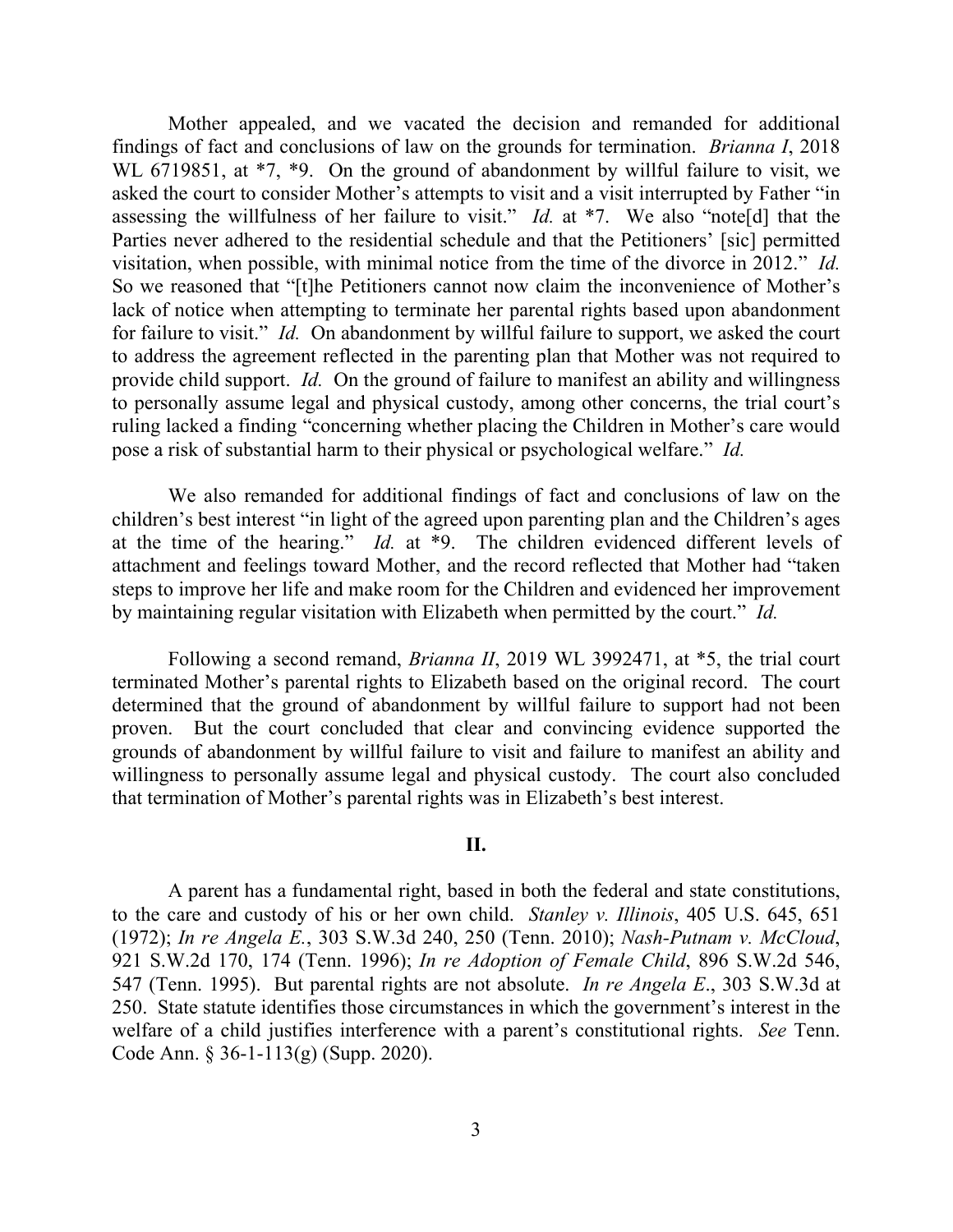Tennessee Code Annotated § 36-1-113 provides both the grounds and procedures for terminating parental rights. *In re Kaliyah S.*, 455 S.W.3d 533, 546 (Tenn. 2015). Parties seeking termination of parental rights must first prove the existence of at least one of the statutory grounds for termination listed in Tennessee Code Annotated § 36-1- 113(g). Tenn. Code Ann.  $\S 36$ -1-113(c)(1). If one or more statutory grounds for termination are shown, they then must prove that terminating parental rights is in the child's best interest. *Id.* § 36-1-113(c)(2).

Because of the constitutional dimension of the rights at stake, parties seeking to terminate parental rights must prove both the grounds and the child's best interest by clear and convincing evidence. *In re Bernard T.*, 319 S.W.3d 586, 596 (Tenn. 2010) (citing Tenn. Code Ann. § 36-1-113(c); *In re Adoption of A.M.H.*, 215 S.W.3d 793, 808- 09 (Tenn. 2007); *In re Valentine*, 79 S.W.3d 539, 546 (Tenn. 2002)). This heightened burden of proof serves "to minimize the possibility of erroneous decisions that result in an unwarranted termination of or interference with these rights." *Id.* "Clear and convincing evidence" leaves "no serious or substantial doubt about the correctness of the conclusions drawn from the evidence." *Hodges v. S.C. Toof & Co.*, 833 S.W.2d 896, 901 n.3 (Tenn. 1992). It produces a firm belief or conviction in the fact-finder's mind regarding the truth of the facts sought to be established. *In re Bernard T.*, 319 S.W.3d at 596.

We review the trial court's findings of fact "de novo on the record, with a presumption of correctness of the findings, unless the preponderance of the evidence is otherwise." *In re Taylor B.W.*, 397 S.W.3d 105, 112 (Tenn. 2013); Tenn. R. App. P. 13(d). We then "make [our] own determination regarding whether the facts, either as found by the trial court or as supported by a preponderance of the evidence, provide clear and convincing evidence that supports all the elements of the termination claim." *In re Bernard T*., 319 S.W.3d at 596-97. We review the trial court's conclusions of law de novo with no presumption of correctness. *In re J.C.D.*, 254 S.W.3d 432, 439 (Tenn. Ct. App. 2007).

#### A.

In this appeal, Mother argues that neither ground for termination of her parental rights was proven by clear and convincing evidence. She also argues that the evidence did not clearly and convincingly establish that termination was in Elizabeth's best interest.

#### 1. Abandonment by Willful Failure to Visit

One of the statutory grounds for termination of parental rights is "[a]bandonment by the parent." Tenn. Code Ann.  $\S 36$ -1-113(g)(1). The parental termination statutes provide alternative definitions for "abandonment." *See id*. § 36-1-102(1)(A) (Supp.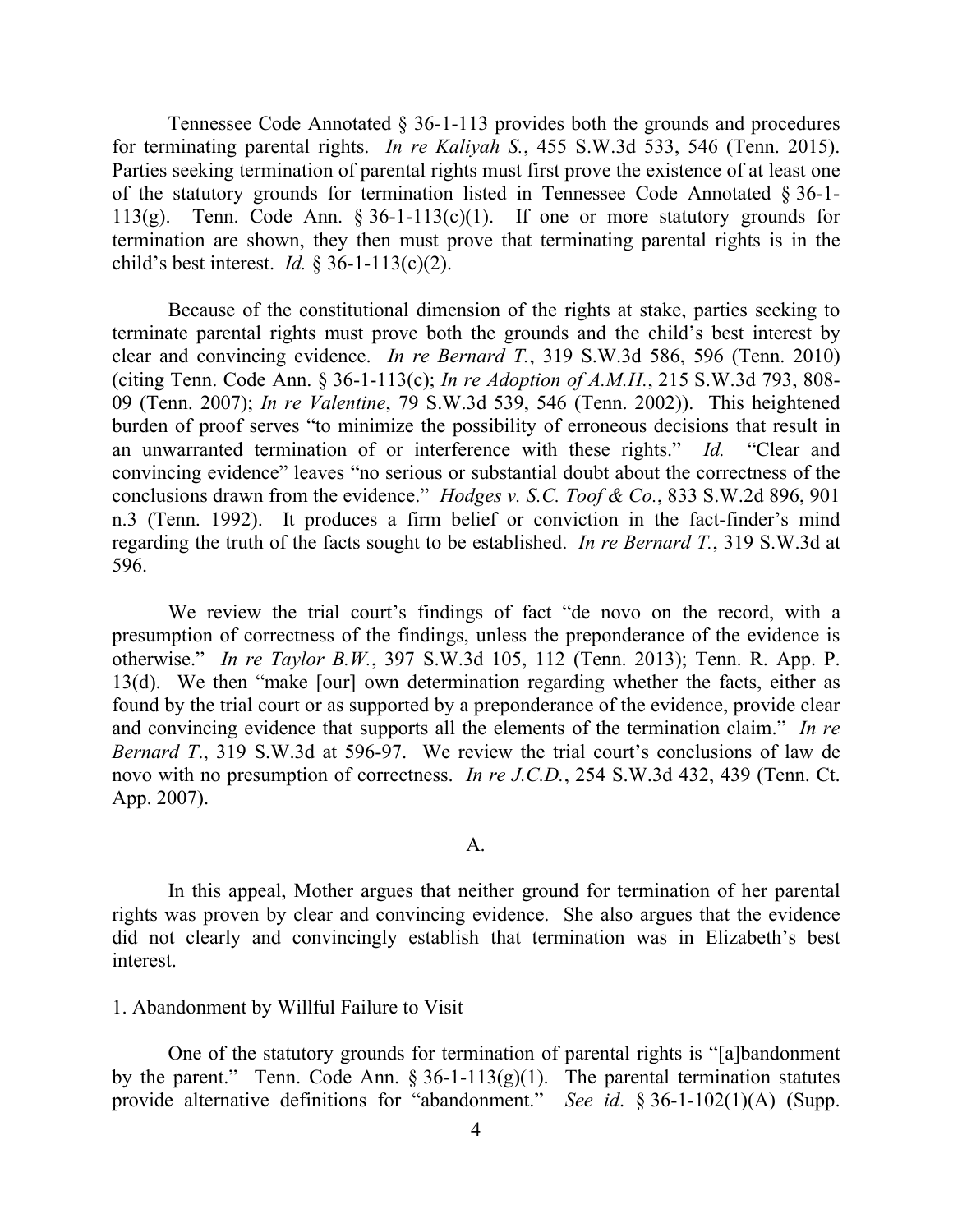2020). At the time the petition to terminate Mother's parental rights was filed, "abandonment" included "the willful failure to visit . . . the child during the four-month period preceding the filing of the petition to terminate parental rights."<sup>2</sup> *In re Adoption of Angela E.*, 402 S.W.3d 636, 640 (Tenn. 2013); *see also* Tenn. Code Ann. § 36-1-  $102(1)(A)(i)$  (2017). Under this definition, the party seeking termination must prove, and the court must find, that the abandonment was willful. *In re Adoption of Angela E.*, 402 S.W.3d at 640. While the failure to visit or support presents a fact question, "whether a parent's failure to visit or support constitutes willful abandonment . . . is a question of law." *Id.* (citing *In re Adoption of A.M.H.*, 215 S.W.3d at 810). A "[f]ailure to visit . . . a child is 'willful' when a person is aware of his or her duty to visit . . . , has the capacity to do so, makes no attempt to do so, and has no justifiable excuse for not doing so." *In re Audrey S.*, 182 S.W.3d 838, 864 (Tenn. Ct. App. 2005).

In concluding that Mother abandoned Elizabeth by failure to visit, the trial court made the following pertinent findings:

The four-month statutory period is June 21, 2016, to October 21,  $2016$ <sup>[3]</sup> [Mother's] visitation during the four-month period is not disputed. She did not visit at all in June and July of 2016. She visited one time in August, 2016, on August 7, 2016, for one hour. She visited on September 5, 2016, for two and one-half hours; on September 23, 2016, for fifteen minutes, and on September 25, 2016, for one hour and fifteen minutes. When [Mother] asked to see the children the first week of October, 2016, the children were already in Florida on a family vacation. She never asked to see the children the rest of October, 2016.

[Father] testified he never prevented [Mother] from seeing the children during the four-month period. He testified she was simply not asking to see them. [Mother] denies this, and claims [Father] kept the children from her. The Court finds [Father] to be a credible witness; [Mother] is not.

In its original ruling, the court found that Mother's visits during the statutory period constituted only "token visitation."

 $\overline{a}$ 

 $2$  Effective July 1, 2018, petitioners no longer had to prove a parent's failure to visit was willful. 2018 Tenn. Pub. Acts 1088. Now, the parent or guardian whose rights are subject to termination may raise, and bears the burden of proof on, the defense of "absence of willfulness." Tenn. Code Ann. § 36-1- 102(1)(I) (Supp. 2020).

 $3$  The four-month statutory period actually ran from June 21, 2016, through October 20, 2016, the day before the petition was filed. *See In re Jacob C.H.*, No. E2013-00587-COA-R3-PT, 2014 WL 689085, at \*6 (Tenn. Ct. App. Feb. 20, 2014) (concluding that the day before the petition is filed is the last day in the relevant four-month period).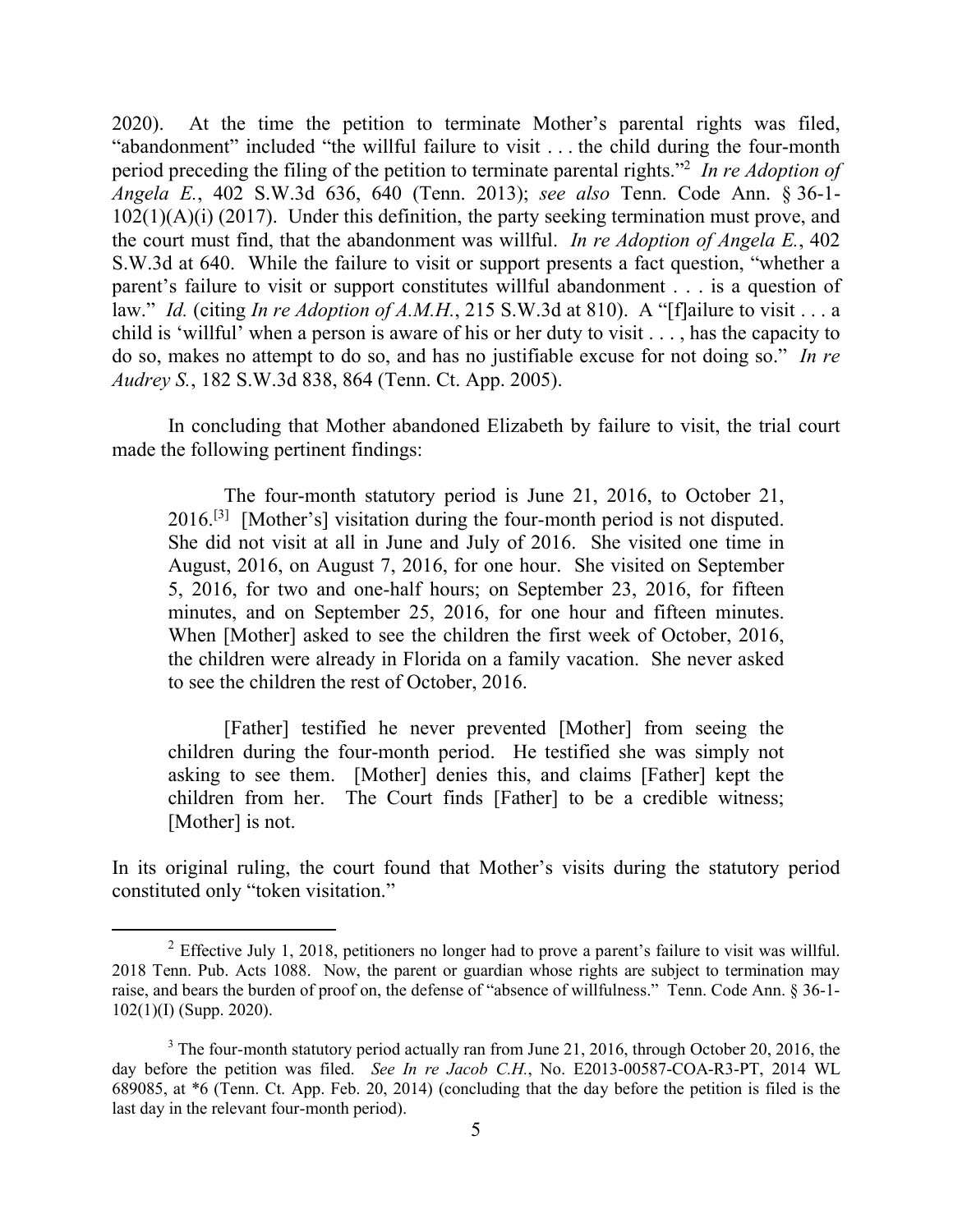At the time Stepmother and Father filed their petition, "willfully failed to visit" meant "the willful failure, for a period of four (4) consecutive months, to visit or engage in more than token visitation." *See* Tenn. Code Ann. § 36-1-102(1)(E) (2017). Visitation is token if "the visitation, under the circumstances of the individual case, constitutes nothing more than perfunctory visitation or visitation of such an infrequent nature or of such short duration as to merely establish minimal or insubstantial contact with the child." *Id.* § 36-1-102(1)(C) (Supp. 2020). In determining whether Mother's visits were token, evidence of "the parent's conduct and the relationship between the child and the parent" outside of the four-month period provides "relevant background and context." *See In re Keri C.*, 384 S.W.3d 731, 749 (Tenn. Ct. App. 2010).

The trial court considered the relevant background and context and made several important factual findings. The court found that the parties never followed the visitation provisions of the permanent parenting plan and that Mother's "visitation with the children ha<sup>[d]</sup> always been sporadic." The court also found that Mother would give short notice of her desire to see the children. The record further shows that the original parenting schedule had become unworkable, both because of Mother's and Brianna's work schedules and the children's schooling. Father testified that, outside of the four-month period, he would shorten Mother's visitation time on school nights so that the girls would be home by 7:00 p.m. to eat and bathe. And he testified that he refused to drop the girls off at Mother's house at 8:00 p.m. because Mother was working and would not return home until 2:00 a.m. when she got off of work.

Under the circumstances of this case, Mother's visitation during the four-month period preceding the filing of the petition to terminate parental rights was not token visitation. Although Mother only visited for a total of five hours, we note, again, that one of Mother's visits was unexpectedly cut short by Father. *Brianna I*, 2018 WL 6719851, at \*7. And Mother made two other attempts to visit during the statutory period that were declined by Father, although for understandable reasons. *Id.* Also, the statutory period fell at least partially during the school year, a period during which Father restricted the time the children could visit. Given the relevant background and context, the visitation that did occur was more than perfunctory, and it was not so infrequent or of such short duration as to be minimal or insubstantial contact, particularly with respect to Elizabeth.

We also note that in person visits were not the only contact between Mother and her children. Telephone calls and text messages "during the pivotal four-month period do[] not constitute 'visitation,' either token or otherwise, and do[] not preclude a finding that [a parent's] failure to visit the child was willful." *In re Adoption of Marissa O.R.*, No. W2013-01733-COA-R3-PT, 2014 WL 2475574, at \*15 (Tenn. Ct. App. May 30, 2014) (citing *In re Amelia M.*, No. E2012-02022-COA-R3-PT, 2013 WL 4715043, at \*9 (Tenn. Ct. App. Aug. 30, 2013)). But such communications are relevant to the issue of willfulness. *Id.* Here, the trial court found that Mother and Father, Stepmother, Brianna,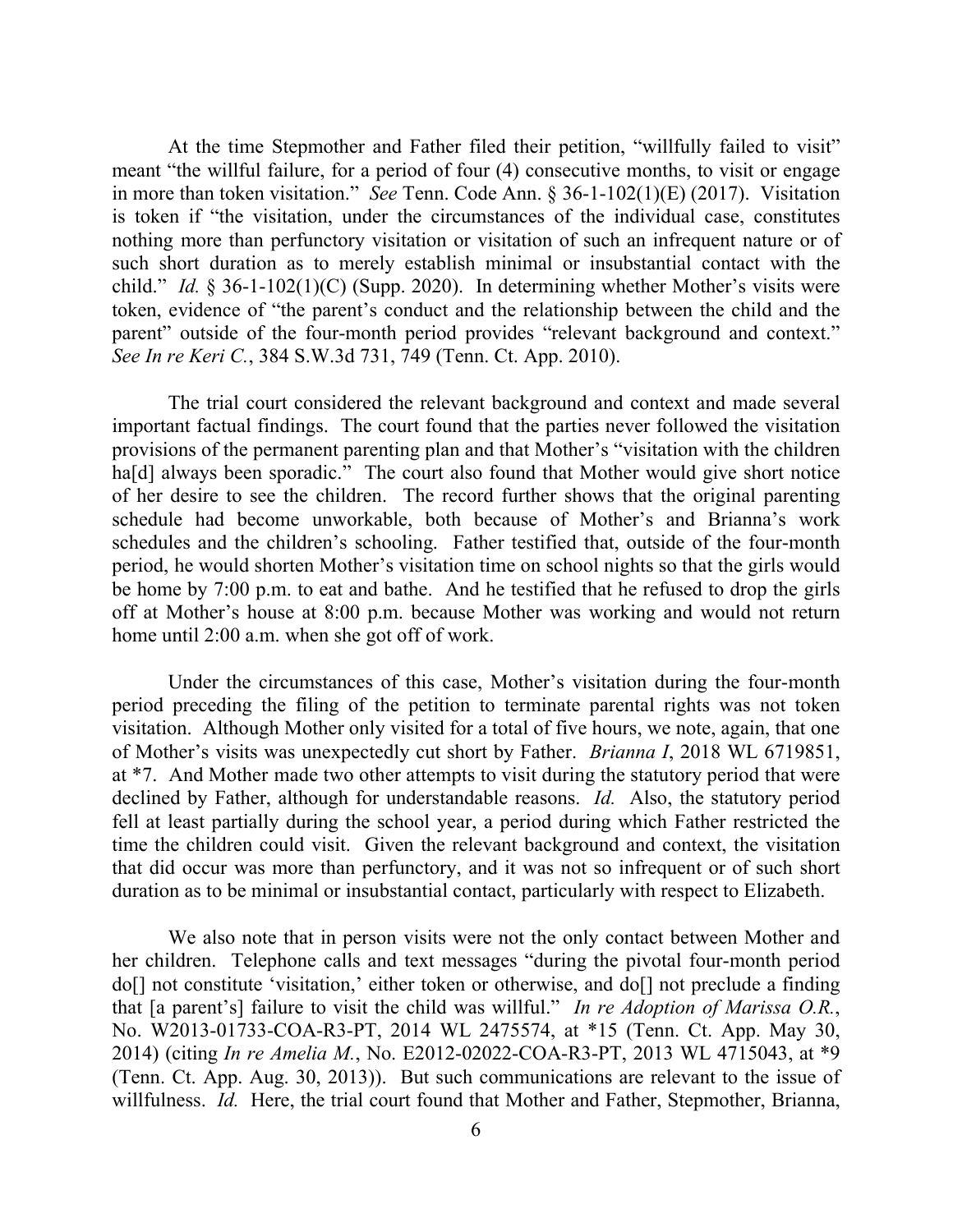and/or Elizabeth communicated with one another during the four-month period by telephone over 55 times. And there were "a total of 8 sets of texts, with 5 instigated by [Mother] and 3 by [Elizabeth] or [Stepmother and Father]."

We conclude that Stepmother and Father failed to prove by clear and convincing evidence that Mother abandoned Elizabeth by willful failure to visit. So we examine the only other ground relied on for terminating Mother's parental rights.

2. Failure to Manifest an Ability and Willingness to Assume Custody or Financial Responsibility

The trial court found termination of parental rights appropriate under Tennessee Code Annotated  $\S 36$ -1-113(g)(14). Under this ground, a parent's rights may be terminated if she

[1] has failed to manifest, by act or omission, an ability and willingness to personally assume legal and physical custody or financial responsibility of the child, and [2] placing the child in the person's legal and physical custody would pose a risk of substantial harm to the physical or psychological welfare of the child.

Tenn. Code Ann.  $\S 36$ -1-113(g)(14). Both the first and second prongs must be established by clear and convincing evidence. *In re Neveah M.*, S.W.3d , No. M2019-00313-SC-R11-PT, 2020 WL 7258044, at \*11 (Tenn. Dec. 10, 2020).

In *Brianna I*, we vacated and remanded, in part, because the trial court failed to make factual findings and conclusions of law relative to the second prong. 2018 WL 6719851, at \*7. Following the remand, the court determined that there was a risk of substantial harm to Elizabeth's psychological welfare. Specifically,

Elizabeth told the Court she wants to see her mother every other weekend. However, when asked about staying with her overnight she was hesitant. Then she stated: "Not every other weekend – just sometimes."

[Mother] places the obligation on the children to call her. [Father] testified that either he, [Stepmother], or the children always return her calls. The Court believes this, and feels the original order terminating [Mother's] rights is indicative of this. Also, both Brianna and Elizabeth testified [Mother] failed to return their calls at times.

Brianna testified that she and her mother are "not really close . . . she left us for around three years, and she would not invite me to family things. Drugs, alcohol and bars were more important than family . . . I've been to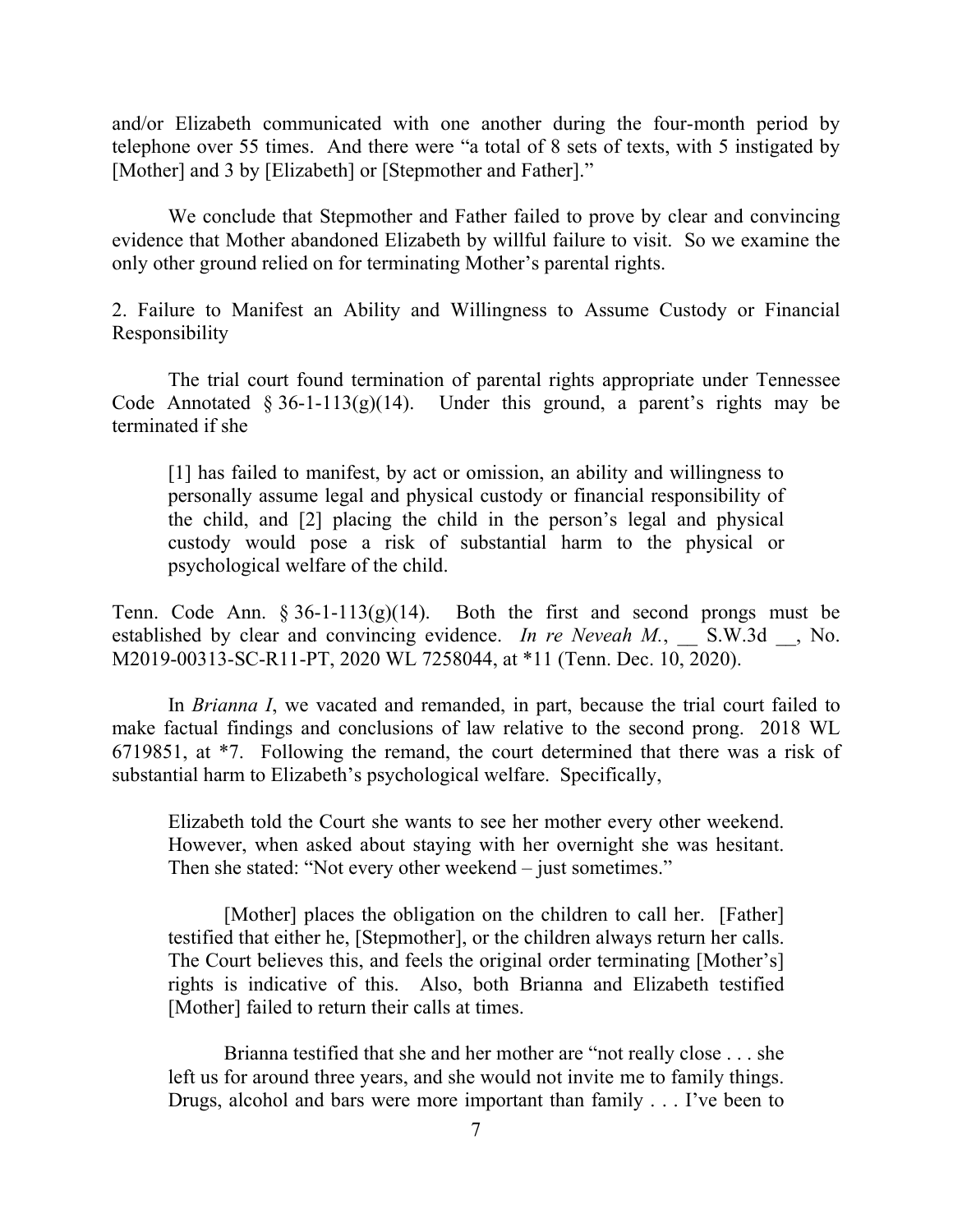her house one time . . . it was awful, a putrid smell . . . bugs everywhere . . . I was gagging . . . very nasty . . . disgusting." Brianna recalled an overnight visit stating: "We slept in the backseat of my car. Mom and [Mother's fiancé] slept in a tent . . . I did want to go at first until [Mother's fiancé] came home and her attention is more toward him." "Mother's Day in 2015 was the first time we stayed overnight in years." "Every time she called she needed something . . . [Elizabeth] is better and closer than me . . . I see why . . . she was younger at divorce . . . [Elizabeth] does not remember her not calling when she left . . . I remember all the things she did to me." Elizabeth was only eleven years old at trial.

The record reflects that [Mother] was on her cell phone a majority of the brief times she was with her children. An example is August 7, 2016, during Elizabeth's birthday party. The Court is not convinced that [Mother] will prioritize her children over [her fiancé], as well as her drugs and alcohol. She has a lifestyle that includes the children at her convenience. The Court finds this is psychologically damaging to Elizabeth's welfare.

We conclude that the evidence of the risk of substantial harm is less than clear and convincing. Although "a risk of substantial harm" is "not amenable to precise definition,"

the use of the modifier "substantial" indicates two things. First, it connotes a real hazard or danger that is not minor, trivial, or insignificant. Second, it indicates that the harm must be more than a theoretical possibility. While the harm need not be inevitable, it must be sufficiently probable to prompt a reasonable person to believe that the harm will occur more likely than not.

*Ray v. Ray*, 83 S.W.3d 726, 732 (Tenn. Ct. App. 2001) (footnotes omitted). By way of illustration, forcing a child to begin visitation with a near-stranger would make psychological harm sufficiently probable. *See In re Antonio J.*, No. M2019-00255-COA-R3-PT, 2019 WL 6312951, at \*9 (Tenn. Ct. App. Nov. 25, 2019) (holding that substantial harm could be established when a child was removed from a home when very young and had nightmares out of fear of being removed from his foster family); *State v. C.H.H.*, No. E2001-02107-COA-R3-CV, 2002 WL 1021668, at \*9 (Tenn. Ct. App. May 21, 2002) (holding that removal from the child's current family and placement with a near-stranger could constitute substantial harm). Or placing a child with a parent who engaged in repeated criminal conduct that required incarceration would put a child at risk of substantial physical or psychological harm. *In re O.M.*, No. E2018-01463-COA-R3-PT, 2019 WL 1872511, at \*4 (Tenn. Ct. App. Apr. 26, 2019) (quoting *In re Amynn K.*, No. E2017-01866-COA-R3-PT, 2018 WL 3058280, at \*15 (Tenn. Ct. App. June 20, 2018)). And parents with a significant, recent history of substance abuse, mental illness, and/or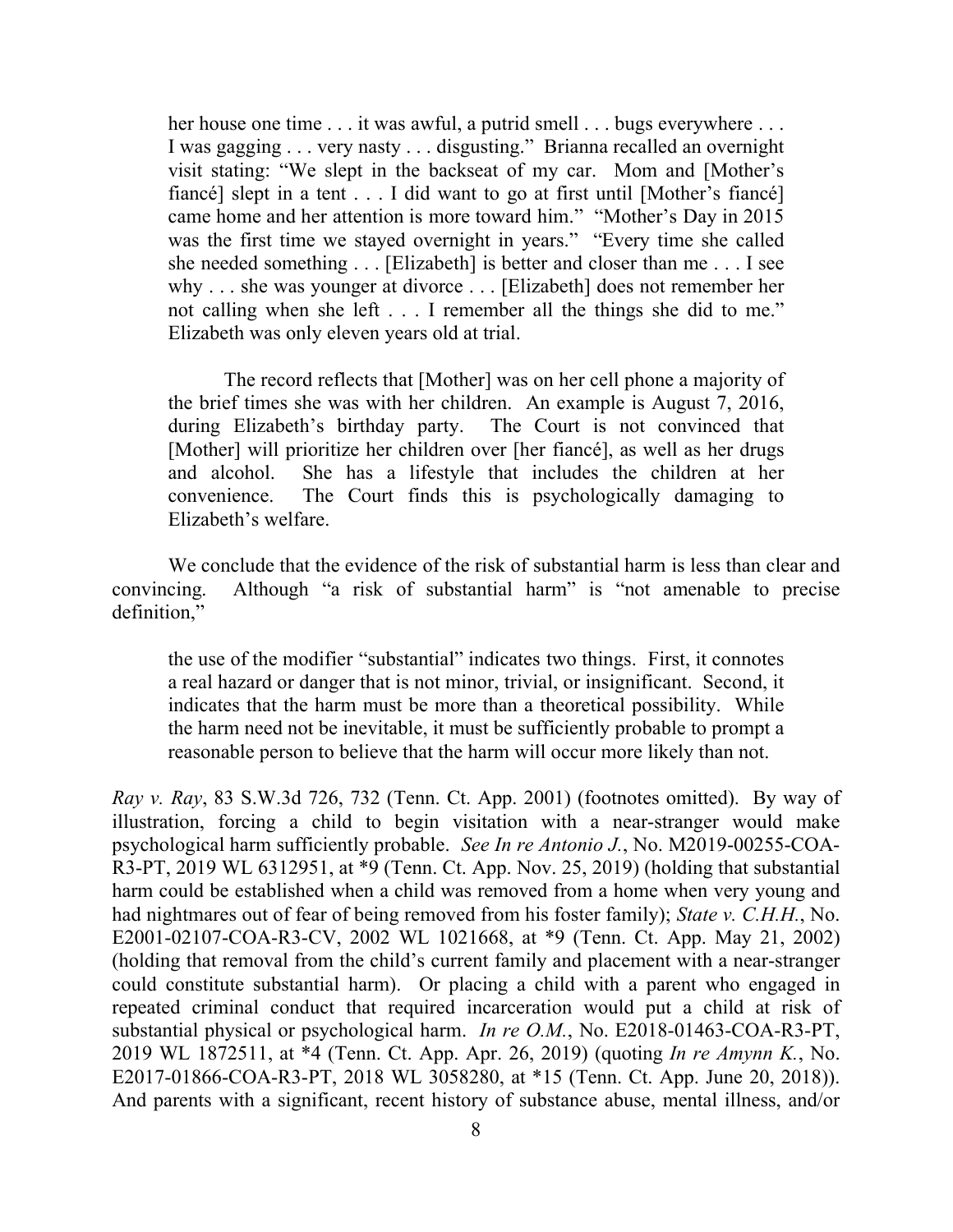domestic violence could lead to a conclusion of a risk of substantial harm. *In re Brantley O.*, No. M2019-01265-COA-R3-PT, 2020 WL 6253562, at \*6 (Tenn. Ct. App. Oct. 22, 2020) (holding that the mother's continued struggle with drug addiction and her relationship with a registered sex offender presented a risk of substantial harm); *In re Piper B.*, No. M2017-00930-COA-R3-PT, 2018 WL 3954328, at \*10 (Tenn. Ct. App. Aug. 17, 2018) (holding that the mother's failure to address her history of drug addiction, mental illness, and domestic abuse "create[d] a substantial hazard or risk of danger to the children's welfare that [wa]s not minor, trivial, or insignificant"); *In re Isaiah B.*, No. E2017-01699-COA-R3-PT, 2018 WL 2113978, at \*18 (Tenn. Ct. App. May 8, 2018) (holding that the mother's failure to cut ties with the father who had a history of domestic violence led to a risk that was not "minor, trivial, or insignificant"). Even with the additional findings made by the trial court, we do not find an analogous situation here.

As noted above, in *Brianna I*, we commented that the record reflected that Mother had "taken steps to improve her life and make room for the Children and evidenced her improvement by maintaining regular visitation with Elizabeth when permitted by the court." 2018 WL 6719851, at \*9. The deplorable living conditions described by Brianna in the testimony cited by the court referred to the home of the grandfather of Mother's fiancé. Mother lived there while she was caring for her fiancé's mother and grandfather. Without dispute, the home was dirty, smelled bad, and was bug infested. The conditions were attributed to the serious medical conditions of both fiancé's mother and grandfather, which necessitated around-the-clock care. Mother and her fiancé planned to take up residence in a mobile home on land that her fiancé had purchased. Both Mother and her fiancé testified to the new living arrangement and pictures of the new home were introduced.

Mother did admit to the use of methamphetamine and marijuana in 2013 and 2014. Mother's fiancé was convicted for manufacturing, possession with intent to sell, and promotion for methamphetamine and was in custody from the end of 2014 until March 2017. He had completed a drug treatment program and was being drug tested "at least twice a month." He testified that Mother's prior drug use was not like his and that she was the one that "stayed on [him] for using it." In written discovery, Mother had also admitted to a single use of marijuana in the spring of the year. Although Mother and her fiancé both offered to submit to drug screens, that offer was not accepted.

Rather than home life or the risk of future drug use, the trial court focused more on Mother's sporadic visitation as posing a substantial risk of being psychologically damaging to Elizabeth. But, other than Father testifying to the children's disappointment with Mother over missing visits and their school sporting events, Stepmother and Father presented no evidence of psychological damage or the risk of psychological harm to Elizabeth. Even though it does not preclude the possibility that there could be some harm, the record reflected, and the trial court found, that Elizabeth wanted to continue her visitation with Mother.